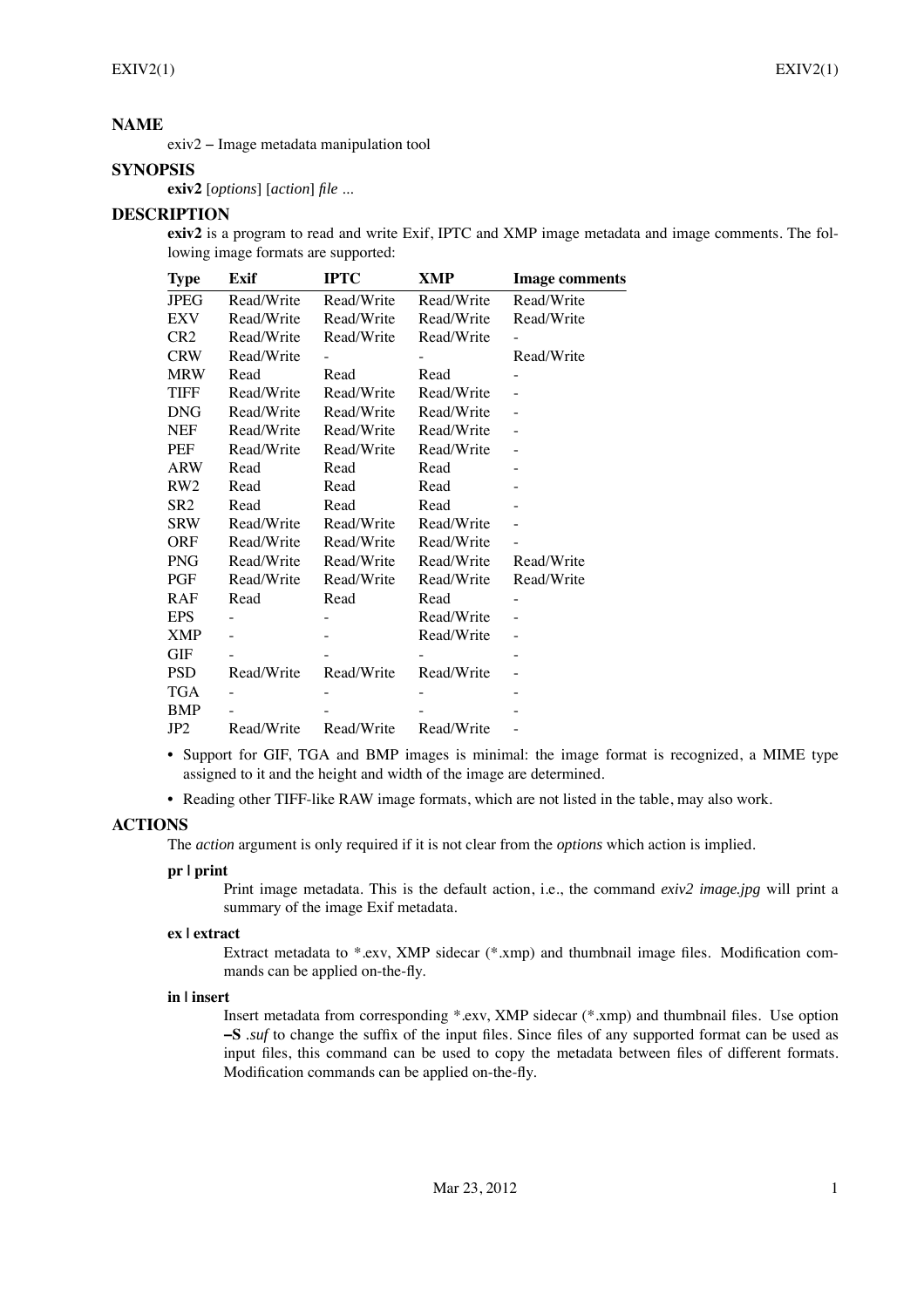## **rm | delete**

Delete image metadata from the files.

## **ad | adjust**

Adjust Exif timestamps by the given time. Requires at least one of the options **−a** *time*, **−Y** *yrs*, **−O** *mon* or **−D** *day*.

#### **mo | modify**

Apply commands to modify (add, set, delete) the Exif, IPTC and XMP metadata of image files. Requires option **−c**, **−m** or **−M**.

## **mv | rename**

Rename files and/or set file timestamps according to the Exif create timestamp. Uses the value of tag Exif.Photo.DateTimeOriginal or, if not present, Exif.Image.DateTime to determine the timestamp. The filename format can be set with **−r** *fmt*, timestamp options are **−t** and **−T**.

#### **fi | fixiso**

Copy the ISO setting from one of the proprietary Nikon or Canon makernote ISO tags to the regular Exif ISO tag, Exif.Photo.ISOSpeedRatings. Does not overwrite an existing standard Exif ISO tag.

## **fc | fixcom**

Fix the character encoding of Exif Unicode user comments. Decodes the comment using the autodetected or specified character encoding and writes it back in UCS-2. Use option **−n** to specify the current encoding of the comment if necessary.

# **OPTIONS**

- **−h** Display help and exit.
- **−V** Show the program version and exit.
- **−v** Be verbose during the program run.
- **−q** Silence warnings and error messages from the Exiv2 library during the program run (quiet). Note that options **−v** and **−q** can be used at the same time.
- **−Q** *lvl* Set the log-level to 'd'(ebug), 'i'(nfo), 'w'(arning), 'e'(rror) or 'm'(ute). The default log-level is 'w'. **−Qm** is equivalent to **−q**. All log messages are written to standard error.
- **−b** Show large binary values (default is to suppress them).
- **−u** Show unknown tags (default is to suppress tags which don't have a name).
- **−g** *key* Only output info for this Exiv2 key (grep). Multiple **−g** options can be used to grep info for several keys.
- **−n** *enc* Charset to use to decode Exif Unicode user comments. *enc* is a name understood by **iconv** open(3), e.g., 'UTF-8'.
- **−k** Preserve file timestamps when updating files (keep). Can be used with all options which update files. The flag is ignored by read-only options.
- **−t** Set the file timestamp according to the Exif create timestamp in addition to renaming the file (overrides **−k**). This option is only used with the 'rename' action.
- **−T** Only set the file timestamp according to the Exif create timestamp, do not rename the file (overrides **−k**). This option is only used with the 'rename' action. Note: On Windows you may have to set the TZ environment variable for this option to work correctly.
- **−f** Do not prompt before overwriting existing files (force overwrite).
- **−<b>F** Do not prompt before renaming files (Force rename). Appends ' 1' ('2', ...) to the name of the new file.
- **−a** *time* Time adjustment in the format [−]HH[:MM[:SS]]. This option is only used with the 'adjust' action. Examples: 1 adds one hour, 1:01 adds one hour and one minute, −0:00:30 subtracts 30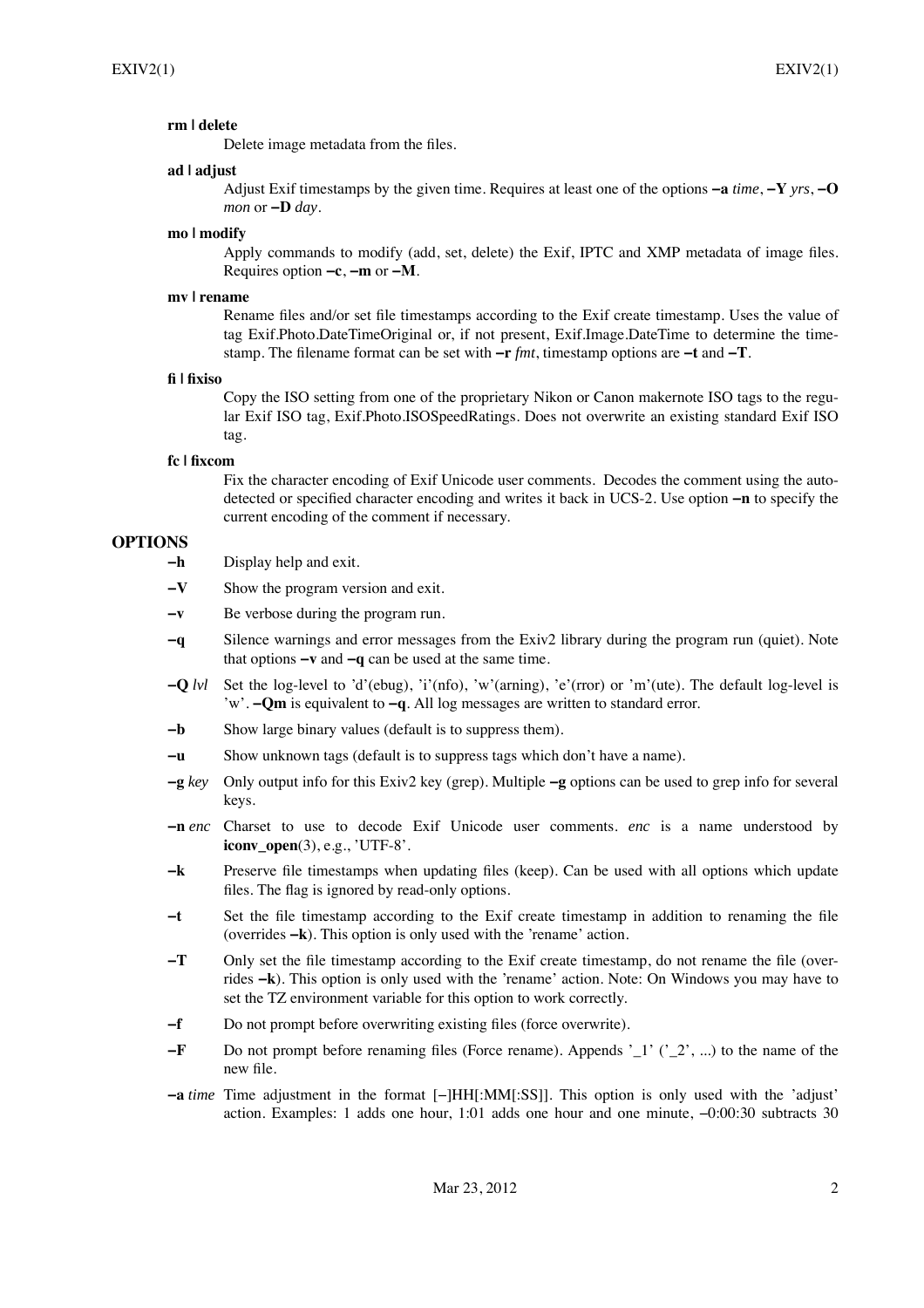seconds.

**−Y** *yrs* Time adjustment by a positive or negative number of years, for the 'adjust' action.

**−O** *mon*

- Time adjustment by a positive or negative number of months, for the 'adjust' action.
- **−D** *day* Time adjustment by a positive or negative number of days, for the 'adjust' action.

**−p** *mode*

- Print mode for the 'print' action. Possible modes are:
- s : print a summary of the Exif metadata (the default)
- a : print Exif, IPTC and XMP metadata (shortcut for -Pkyct)
- t : interpreted (translated) Exif tags (-PEkyct)
- v : plain Exif tag values (-PExgnycv)
- h : hexdump of the Exif data (-PExgnycsh)
- i : IPTC datasets (-PIkyct)
- x : XMP properties (-PXkyct)
- c : JPEG comment
- p : list available image previews, sorted by preview image size in pixels
- **−P** *flgs* Print flags for fine control of the tag list ('print' action). Allows control of the type of metadata as well as data columns included in the print output. Valid flags are:
	- E : include Exif tags in the list
	- I : IPTC datasets
	- X : XMP properties
	- x : print a column with the tag number
	- g : group name
	- k : key
	- l : tag label
	- n : tag name
	- y : type
	- c : number of components (count)
	- s : size in bytes
	- v : plain data value
	- t : interpreted (translated) data
	- h : hexdump of the data
- **−d** *tgt* Delete target(s) for the 'delete' action. Possible targets are:
	- a : all supported metadata (the default)
	- e : Exif section
	- t : Exif thumbnail only
	- i : IPTC data
	- x : XMP packet
	- c : JPEG comment
- **−i** *tgt* Insert target(s) for the 'insert' action. Possible targets are the same as those for the **−d** option, plus a modifier:

X : Insert metadata from an XMP sidecar file <file>.xmp. The remaining insert targets determine what metadata to insert from the sidecar file. Possible are Exif, IPTC and XMP and the default is all of these. Note that the inserted XMP properties include those converted to Exif and IPTC. Only JPEG thumbnails can be inserted (not TIFF thumbnails), they need to be named *file*−thumb.jpg.

**−e** *tgt* Extract target(s) for the 'extract' action. Possible targets are the same as those for the **−d** option, plus a target to extract preview images and a modifier to generate an XMP sidecar file: p[<n>[,<m> ...]] : Extract preview images. The optional comma separated list of preview image numbers is used to determine which preview images to extract. The available preview images and their numbers are displayed with the 'print' option -pp.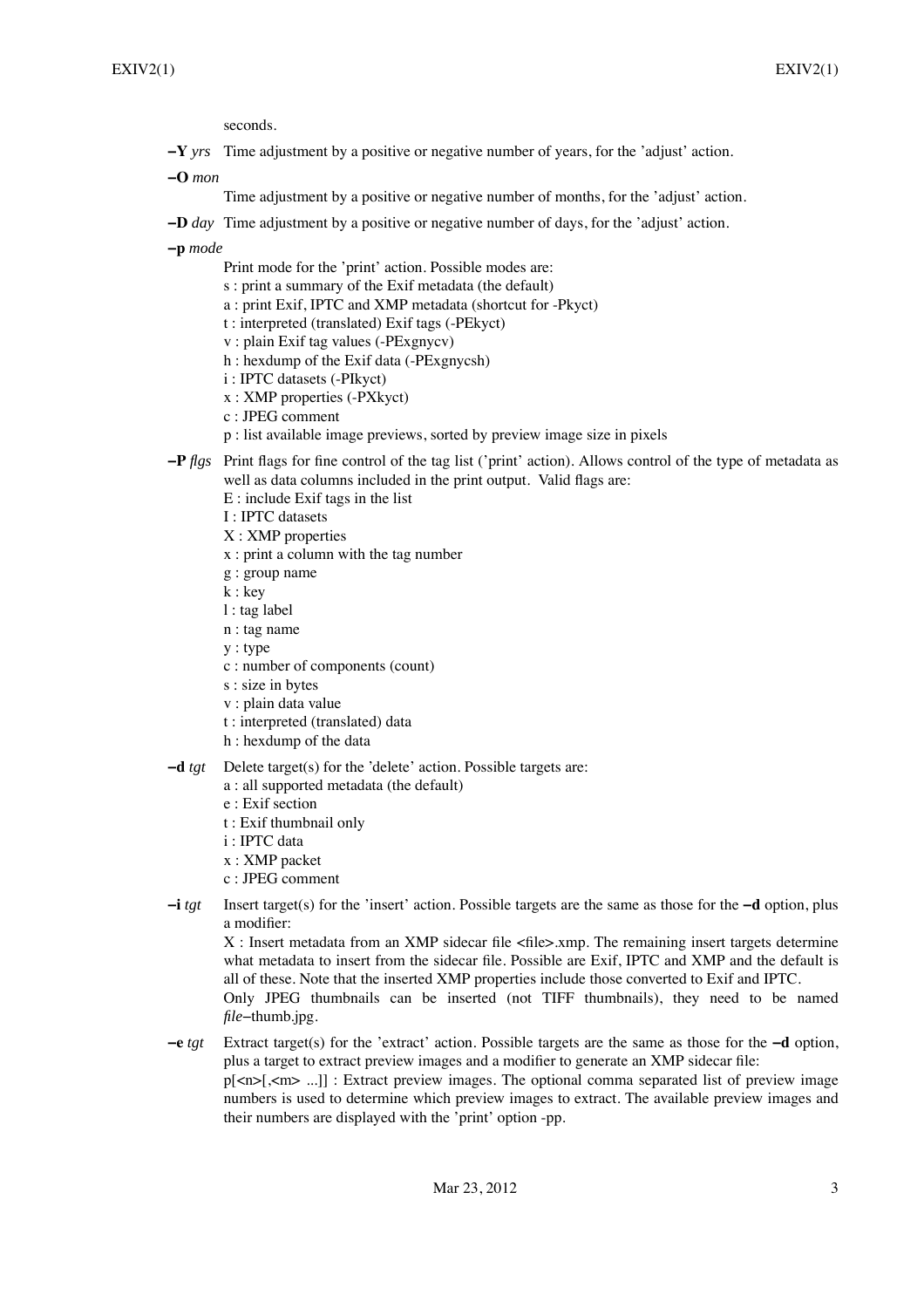X : Extract metadata to an XMP sidecar file <file>.xmp. The remaining extract targets determine what metadata to extract to the sidecar file. Possible are Exif, IPTC and XMP and the default is all of these.

**−r** *fmt* Filename format for the 'rename' action. The format string follows **strftime**(3) and supports the following keywords:

:basename: - original filename without extension :dirname: - name of the directory holding the original file :parentname: - name of parent directory Default filename format is %Y%m%d %H%M%S.

- **−c** *txt* JPEG comment string to set in the image ('modify' action). This option can also be used with the 'extract' and 'insert' actions to modify metadata on-the-fly.
- **−m** *file* Command file for the 'modify' action. This option can also be used with the 'extract' and 'insert' actions to modify metadata on-the-fly.
- **−M** *cmd*

Command line for the 'modify' action. This option can also be used with the 'extract' and 'insert' actions to modify metadata on-the-fly. The format for the commands is the same as that of the lines of a command file.

**−l** *dir* Location (directory) for files to be inserted or extracted.

**−S** *.suf* Use suffix *.suf* for source files in 'insert' action.

# **COMMANDS**

Commands for the 'modify' action can be read from a command file, e.g.,

exiv2 −m cmd.txt image.jpg

or given on the command line, as in

exiv2 −M"add Iptc.Application2.Credit String Mr. Smith" image.jpg

Note the quotes. Multiple **−m** and **−M** options can be combined.

When writing Exif, IPTC and XMP metadata, **exiv2** enforces only a correct metadata structure. It is possible to write tags with types and values different from those specified in the standards, duplicate Exif tags, undefined tags, or incomplete metadata. While **exiv2** is able to read all metadata that it can write, other programs may have difficulties with images that contain non standard−conforming metadata.

## **Command format**

The format of a command is

**set | add | del** *key* [[*type*] *value*]

- **set** Set the *value* of an existing tag with a matching *key* or add the tag.
- **add** Add a tag (unless *key* is a non−repeatable IPTC key; nothing prevents you from adding duplicate Exif tags).
- **del** Delete all occurrences of a tag (requires only a *key*).
- *key* Exiv2 Exif, IPTC or XMP key.

*type* **Byte | Ascii | Short | Long | Rational | Undefined | SShort | SLong | SRational | Comment** for Exif keys, **String | Date | Time | Short | Undefined** for IPTC keys, and **XmpText | XmpAlt | XmpBag | XmpSeq | LangAlt** for XMP keys.

A default *type* is used if none is explicitly given. The default is determined based on *key*.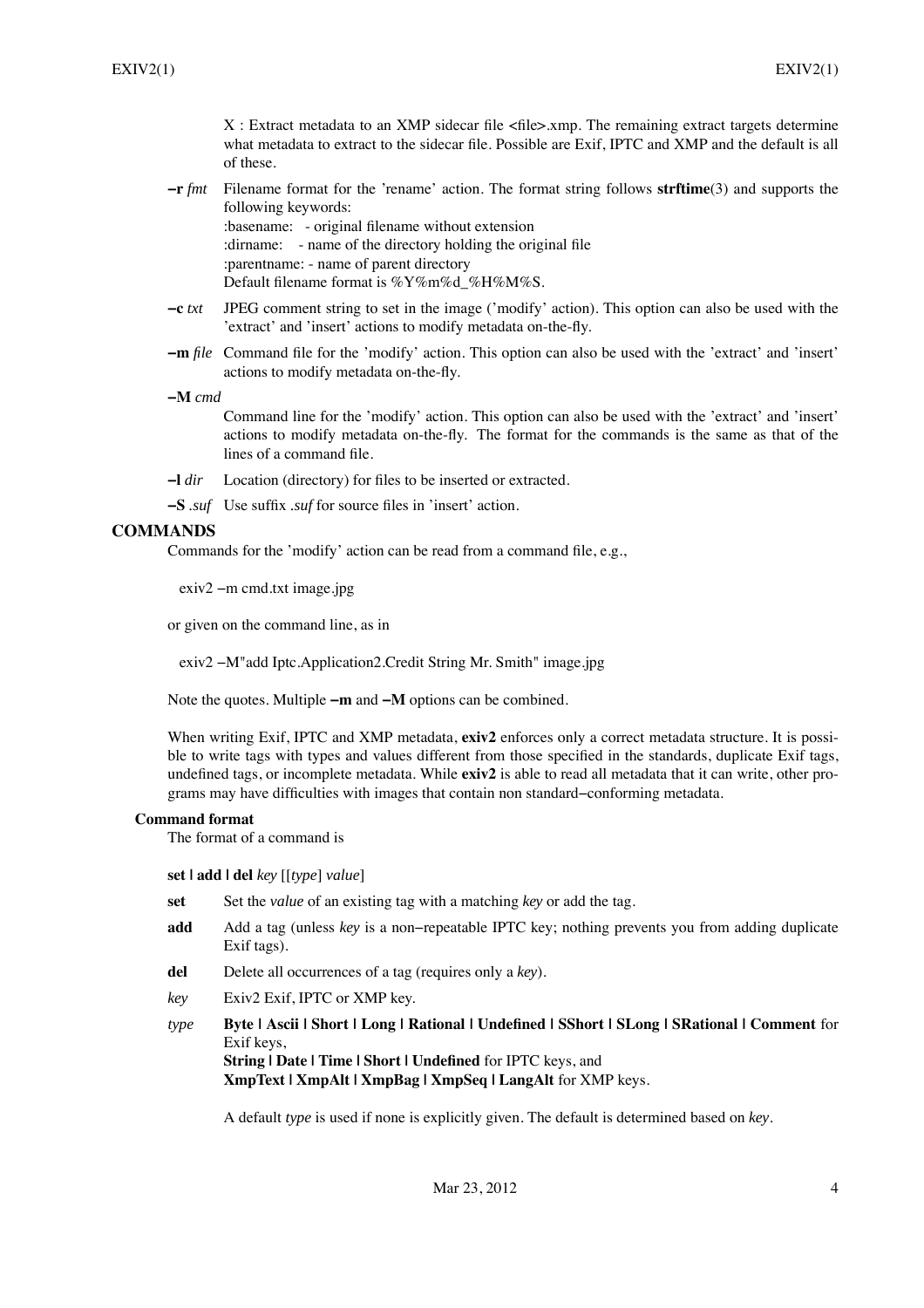*value* The remaining text on the line is the value. It can optionally be enclosed in single quotes ('*value*') or double quotes ("*value*").

The value is optional. Not providing any value is equivalent to an empty value ("") and is mainly useful to create an XMP array property, e.g., a bag.

The format of Exif **Comment** values includes an optional charset specification at the beginning:

**[charset=Ascii|Jis|Unicode|Undefined ]***comment*

**Undefined** is used by default if the value doesn't start with a charset definition.

The format for IPTC **Date** values is YYYY−MM−DD (year, month, day), that for IPTC **Time** values is HH:MM:SS+|−HH:MM, where HH:MM:SS refers to local hour, minute and seconds and +|−HH:MM refers to hours and minutes ahead or behind Universal Coordinated Time (+|− means either  $a + or a - sign is required$ .

The format of XMP **LangAlt** values includes an optional language qualifier:

**[lang=***language-code* **]***text*

**x-default** is used by default if the value doesn't start with a language qualifier.

An additional command is available to register XMP namespaces:

**reg** *prefix namespace*

#### **Command file format**

Empty lines and lines starting with **#** in a command file are ignored (comments). Remaining lines are commands as described above.

## **EXAMPLES**

exiv2 \*.jpg

Prints a summary of the Exif information for all JPEG files in the directory.

exiv2 -pi image.jpg Prints the IPTC metadata of the image.

- exiv2 rename img\_1234.jpg Renames img\_1234.jpg (taken on 13−Nov−05 at 22:58:31) to 20051113\_225831.jpg
- exiv2 -r':basename: %Y%m' rename img 1234.jpg Renames img\_1234.jpg to img\_1234\_200511.jpg
- exiv2 −et img1.jpg img2.jpg Extracts the Exif thumbnails from the two files into img1−thumb.jpg and img2−thumb.jpg.
- exiv2 −it img1.jpg img2.jpg Inserts (copies) metadata from img1.exv to img1.jpg and from img2.exv to img2.jpg.
- exiv2 −ep1,2 image.jpg

Extracts previews 1 and 2 from the image to the files image−preview1.jpg and image−preview2.jpg.

exiv2 −eiX image.jpg

Extracts IPTC datasets into an XMP sidecar file image.xmp and in the process converts them to "IPTC Core" XMP schema.

exiv2 −iixX image.jpg

Inserts IPTC and XMP metadata from an XMP sidecar file image.xmp into image.jpg. The resulting IPTC datasets are converted from the "IPTC Core" XMP schema properties in the sidecar file to the older IPTC IIM4 format. The inserted XMP properties include those in the "IPTC Core"